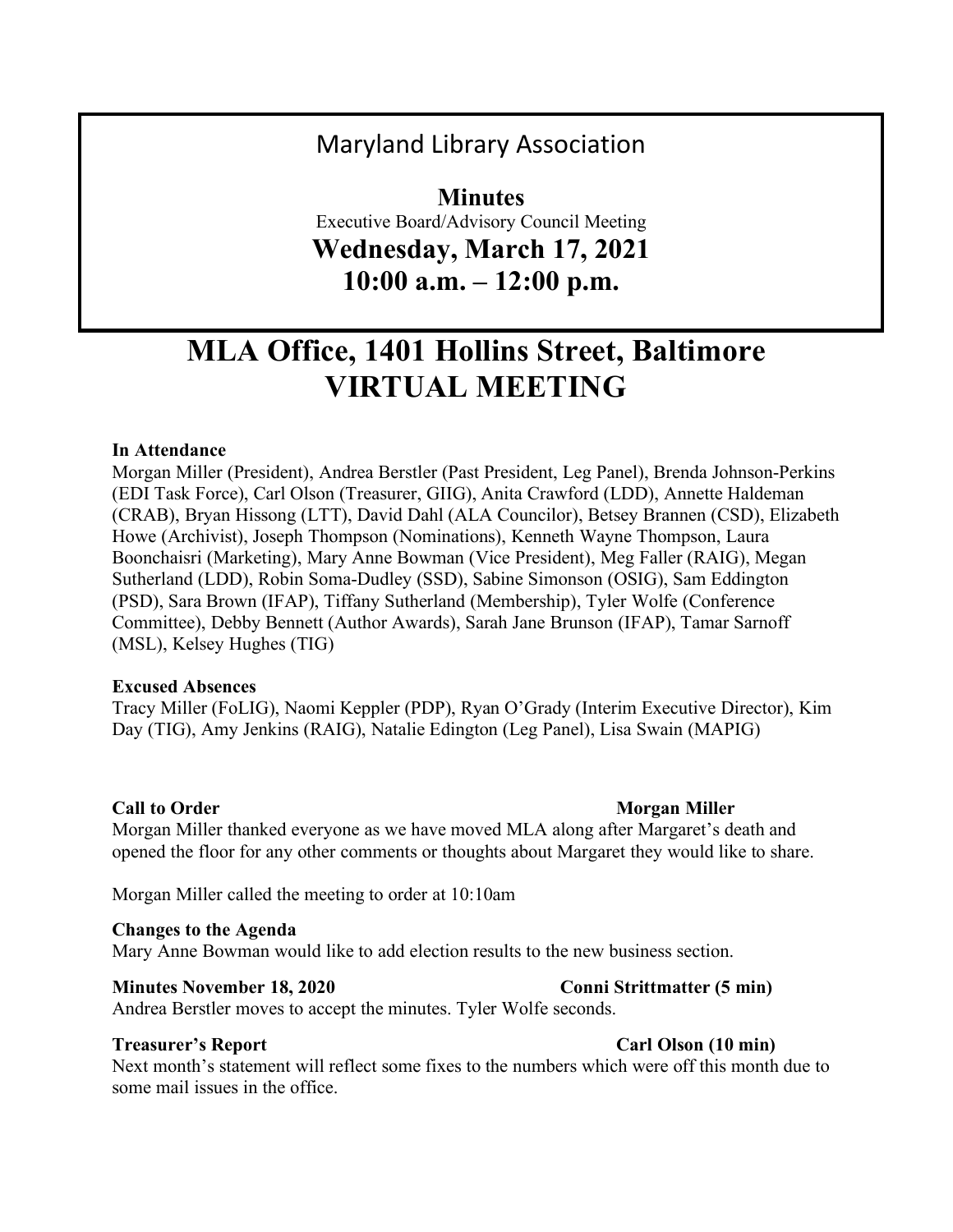# **Balance Sheet**

- Total bank accounts are at \$87,111.89, down 23.91% from 2020
- Total Current Assets are at \$132,146.57, up \$14,500.79 from last year
- Total Assets are now at \$219,198.46, down 5.55% from 2020
- Accounts payable and Total Liabilities were again beneath the dollar
- Retained earnings ended at \$225,191.85, up 25.16% from 2020. Likely reflecting lower conference expenses
- Net income ended with a loss of \$5,992.68, which is below where we usually are
- Total liabilities and equities balance out at \$219,198.46, down 5.55%

# **Profit & Loss**

- Annual conference income did fairly well this month pending some adjustments. Kate discovered Quickbooks was logging 2020 income in the 2021 column. This is why registration income reads \$48,255. This will be corrected.
- Annual conference income stands at \$78,825, down about 33% from this time last year. This reflects no banquet meals and other fees coming in.
- Fundraising income and LLT are both unchanged at \$570 and \$3,062.50
- Jobline income reached \$850
- Memberships of all types totaled \$48,856, down just 5.08% from February 2020
- Program income is a total of \$6,020.50, down about 57%, reflecting the new fee structure
- Total income and gross profit was in all, \$152,073.69, down about 46.67% from February 2020
- Conference expenses are at \$24,257.26. This reflects higher than usual speaker honoraria, so expenses are about 173.59% of this time last year. Future expenses should balance that out.
- Bank and Credit Card fees are at \$4,284.78, down about 33.17% from last year
- Scholarships are at \$1,250, down 24.24%
- Office Expenses total \$8,229.91, down 25.39%
- Maryland Author Award has set aside \$2,000
- Personnel expenses were \$76,117.91, down 19.54% likely due to travel expenses being lower
- Total expenses for program and interest groups are at \$1,693.75, down 32.22%
- Total expenses were \$159,486.38, down 32.06% from February 2020
- Net Income is a loss of \$5,992.68, down considerably from last year owing to income from banquets and hotel

# **Budget vs Actuals**

- Annual conference Income is at 39% of the budgeted figure
- LLT is unchanged at 3.18%
- LLT committee is unchanged at  $9.51\%$
- Jobline income is at \$850, which is 24.9% for the year
- ALA Joint Membership is at \$819, 54.60% of the projected budget figure
- Program income is at \$6,020.50, which is 24.08%
- Total income is therefore \$152,073.69, 41.66% of what was budgeted
- Annual conference expenses are at \$24,257.26, which is 21.02% of what was projected
- Bank and Credit Card fees are at \$4,284.78, 54.24% for the year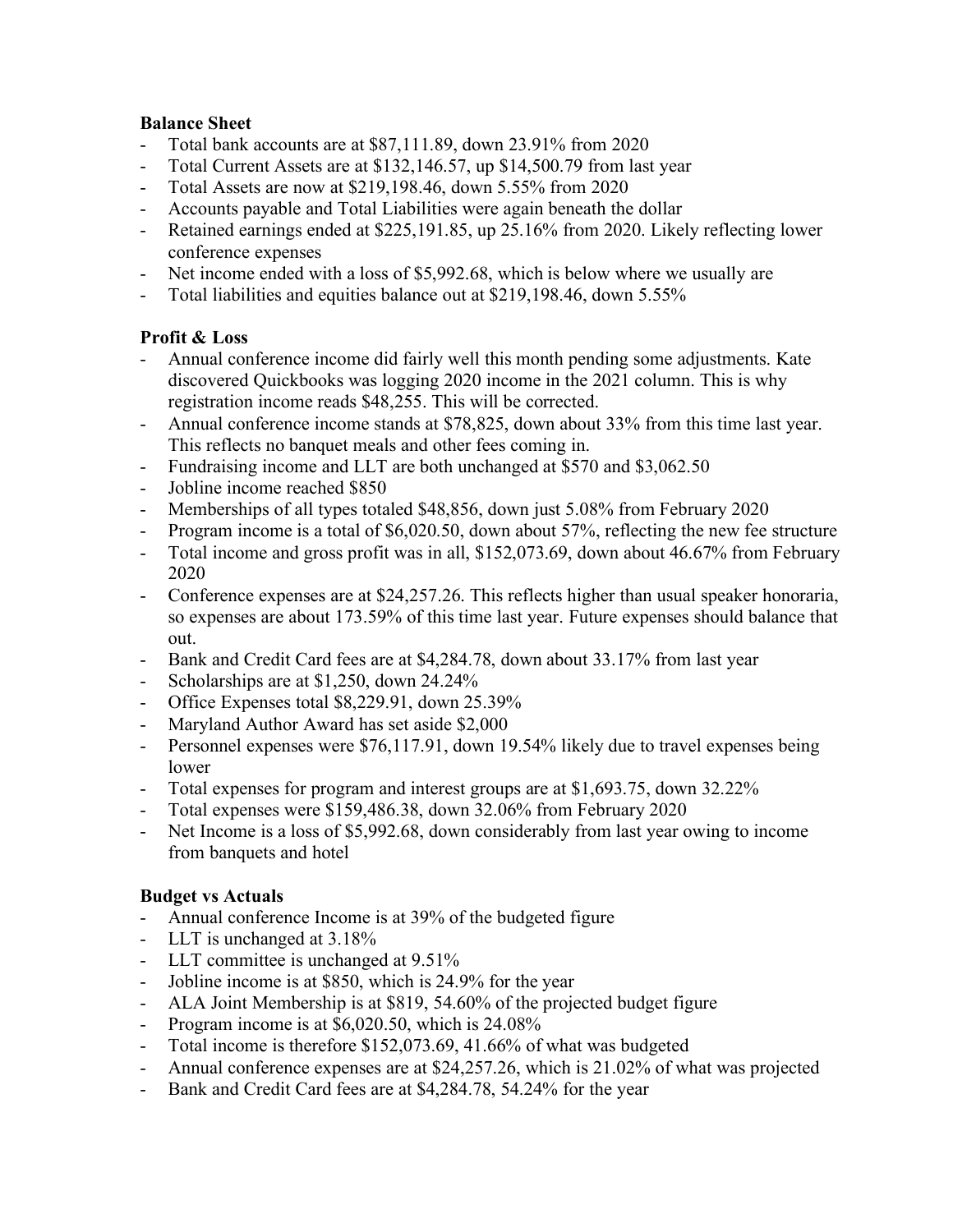- Scholarships are at \$1,250, 41.67% of what was budgeted
- Office expenses are at \$8,229.91, 42.64% of the figure budgeted
- Personnel expenses of \$76,117.91 is just under half of the figure projected for the year
- Professional fees are right about 100% of the projected figures
- Program expenses of \$1,693.75 represents 33.88% of the figure budgeted
- Insurance is at  $100\%$
- Total expenses are at \$159,486.38, 43.49% of the figure budgeted for the year
- Net income was a loss of \$5,992.68, which is down but still recoverable for the net income projected for the year

### **Comments and Questions**

- In budget vs actuals, there is a pretty big gap between what we've spent so far at the conference and what we budgeted to spend. Morgan wonders how much we still have left to pay for the conference and if that gap will close.
	- o Tyler Wolfe says the large gap shouldn't close because those numbers were mostly for hotel and banquet fees, which we won't be spending. He is not sure how many speaker fees are left to fully pay, but that shouldn't close that gap too much.
- Carl notes that when MLA writes checks, we add a note to void after so many days. The mail issue noted earlier may create a headache due to this point because the mail that wasn't delivered goes back to August. It will be resolved.
- Mary Anne Bowman moves to file the treasurer's report for audit. Andrea Berstler seconds.

# **Unfinished Business**

There is no unfinished business

### **New Business**

### **1. MLA Election Results (Joe Thompson)**

Joe thanks the nomination committee and all who participated and helped throughout the process, including all who ran. These individuals will be recognized at the business meeting at MLA Annual.

- **a.** VP/Pres Naomi Keppler
- **b.** Treasurer Carl Olson
- **c.** ACRL-MD VP/President Elect Bria Sinnott
- **d.** ACRL-MD Secretary Brianna Hughes
- **e.** CSD VP/President Elect Summer Rosswog
- **f.** CSD Secretary Katelyn McLimans
- **g.** LDD VP/President Elect Suzanne Terry
- **h.** LDD Secretary Rhiannon George
- **i.** PSD VP/President Elect Jennifer Jones
- **j.** PSD Secretary Melissa Lauber
- **k.** SSD VP/President Elect Chelsea Shockley
- **l.** SSD Secretary Gabriel Jones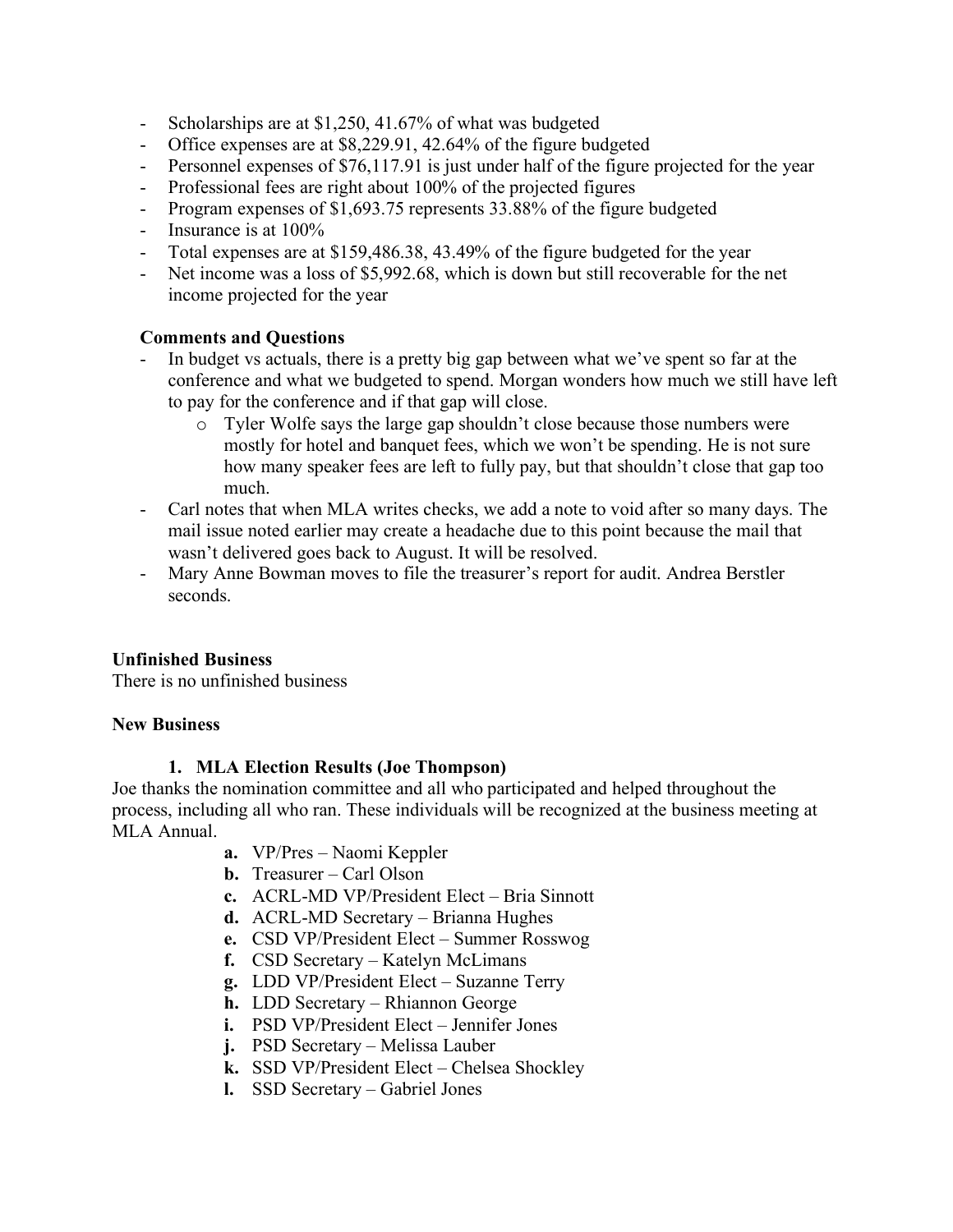# **2. Introduction of Interim Executive Director, Ryan O'Grady**

- **a.** Ryan could not be here for this meeting due to prior commitments with the Library Associate Training Institute
- **b.** Morgan read a statement written by Ryan O'Grady thanking everyone for this opportunity and apologizing for not being able to attend. He applauded the conference committee for the number of registrations so far and outlined what he has been doing since his start in this role, including attending a number of MLA related meetings.

# **3. Rescheduling the May Board Meeting**

- **a.** Ryan asked if the last three meetings of the year could be moved because LATI always meets on Wednesdays. We have moved our steering committee meetings in April and June to accommodate this. Morgan asks that we can move the Executive Board meeting in May to the  $13<sup>th</sup>$  at 10am.
	- **i.** Tyler notes that he does not plan to move the conference committee meetings because Ryan is free Wednesday afternoons after LATI wraps up for the day.

# **4. Strategic Plan Update**

**a.** The steering committee discussed it and decided to extend the current Strategic Plan until June of 2022 due to the current circumstances with our Executive Director vacancy and the state of the world in general. This will give the new Executive Director an opportunity to be a part of the entire process.

# **5. Executive Director Search**

- **a.** Ryan O'Grady taking on the Interim role gives MLA the time we need for this search
- **b.** The Steering Committee will begin assembling an executive search team. Morgan will reach out to some on the executive board to be a part of this team.
- **c.** The goal is to start this search in April and have a new Executive Director by the start of the next fiscal year. However, our priority is doing this search well to find the right person for this role.
- **d.** Andrea Berstler seconds that it is a great relief to have someone like Ryan O'Grady at the helm during this time so we can make sure the search is done well.
- **e.** Anita Crawford asked how we will be selecting the team for the search committee and interviews.
	- **i.** Morgan said we do not have a precise plan at this time, but we want the team to represent a wide variety of library staff throughout the state. She will be sharing the criteria as we develop them.
- **6. Affiliate Membership to the Black Caucus of ALA (BCALA)**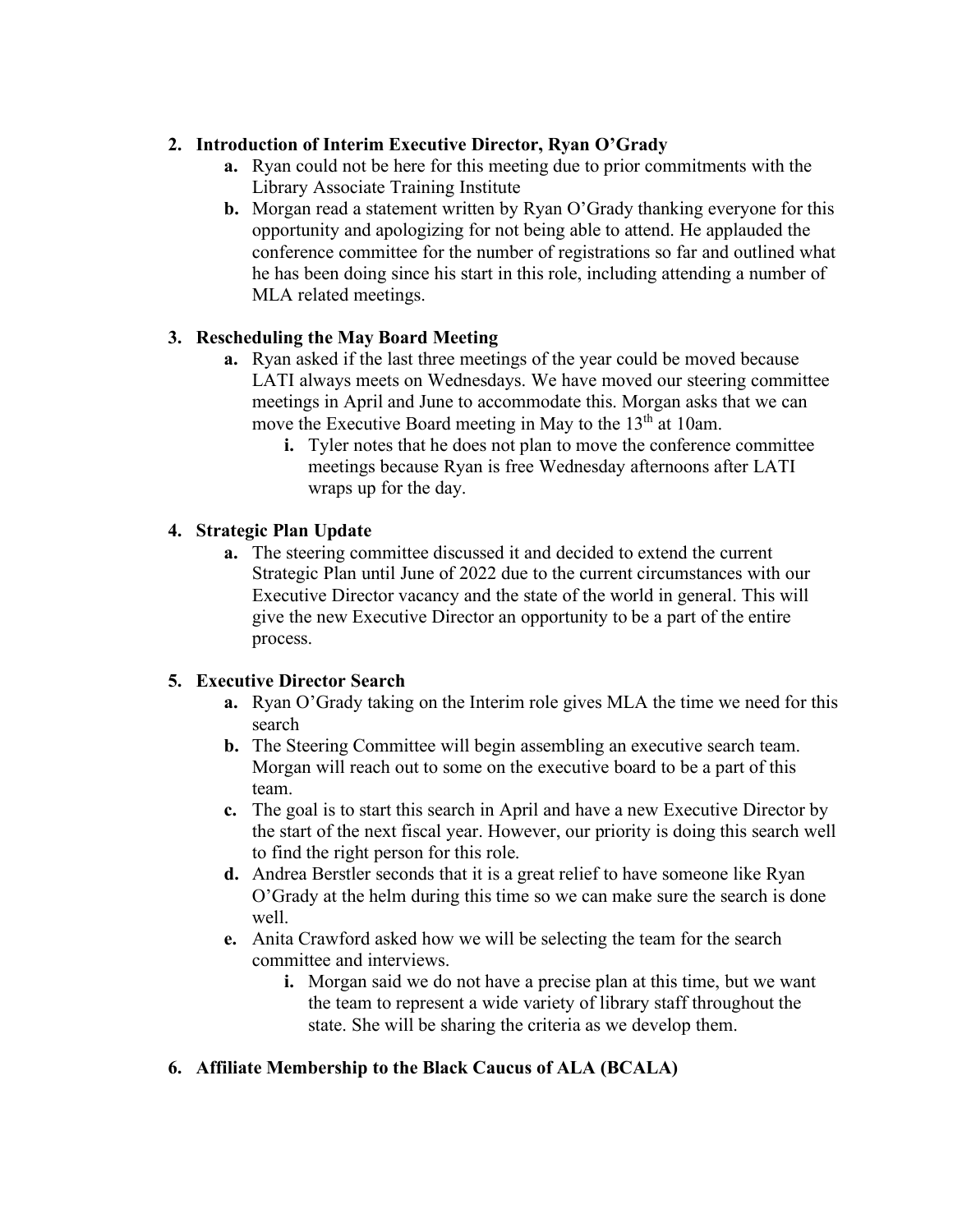- **a.** Michelle Hamiel has headed up the EDI task force for MLA for the last few years. They have created a set of guidelines for programming and meetings for MLA, which will be shared shortly.
- **b.** In September, Michelle reconvened the team to see how the team can move forward during these changing times for libraries. The committee worked to expand the membership, adding a lot of diversity to the group.
- **c.** During the first few meetings, the team realized that this group's charge does not create a space for Librarians of color to gain support and access to resources and professional development unique to their needs and experiences. Brenda Johnson-Perkins, who is on the EDI MLA task force and is a part of BCALA, suggested MLA consider adding an affiliate of BCALA in Maryland.
- **d.** At the last steering committee meeting, a representative of the BCALA came to discuss the benefits of adding a Black Caucus. We've also spoken with the New York Black Caucus to learn more about their goals and charge.
- **e.** After a meeting Monday to discuss it further, Morgan is proposing we add a BCALA affiliate in Maryland. There is a \$75 affiliate fee, which someone has already offered to donate.
	- **i.** David asks if this is an annual membership fee. If so, he proposes MLA fold that fee into our future budget.
	- **ii.** Morgan agrees that MLA paying it in future years make sense.
	- **iii.** Brenda explained that the \$75 fee is a pandemic time fee. It may be reevaluated to go back to the previous fee of \$125.
- **f.** Andrea Berstler motions that MLA take the steps necessary to join as an affiliate to BCALA. Betsey Brannen seconds.
- **g.** There is already a group called the Maryland Black Librarians, which is mostly made up of academic librarians. They would like to join MLA but are interested in what that will look like.
- **h.** Brenda Johnson-Perkins notes that this would be an important milestone for MLA. It would create a safe space for common interests and goals for Black Librarianship to flourish, but would also strengthen MLA's strategic plan and mission. This could profoundly impact diverse leadership – it could create a pathway to encourage more people of color to participate in leadership opportunities in committees, interest groups, round tables, and more.
- **i.** Kenneth Wayne Thompson echoes what Brenda said about promoting a diverse and inclusive library community. This is a step in the right direction.
- **j.** Kenneth wonders how the Black Librarian group that currently exists, consisting mostly of academic librarians, would join the Maryland affiliate of BCALA. Would they join MLA if they haven't already? What would the cost be? How would their existing group relate to the new affiliate of BCALA?
	- **i.** Andrea notes that there would be a lot of support in expediting that membership. We have been wanting to be more relevant and useful to the academic library field.
	- **ii.** Brenda suggests this existing group could help the new BCALA affiliate develop based on their experiences. We would need to bring on officers – with their experience, they could play a significant role in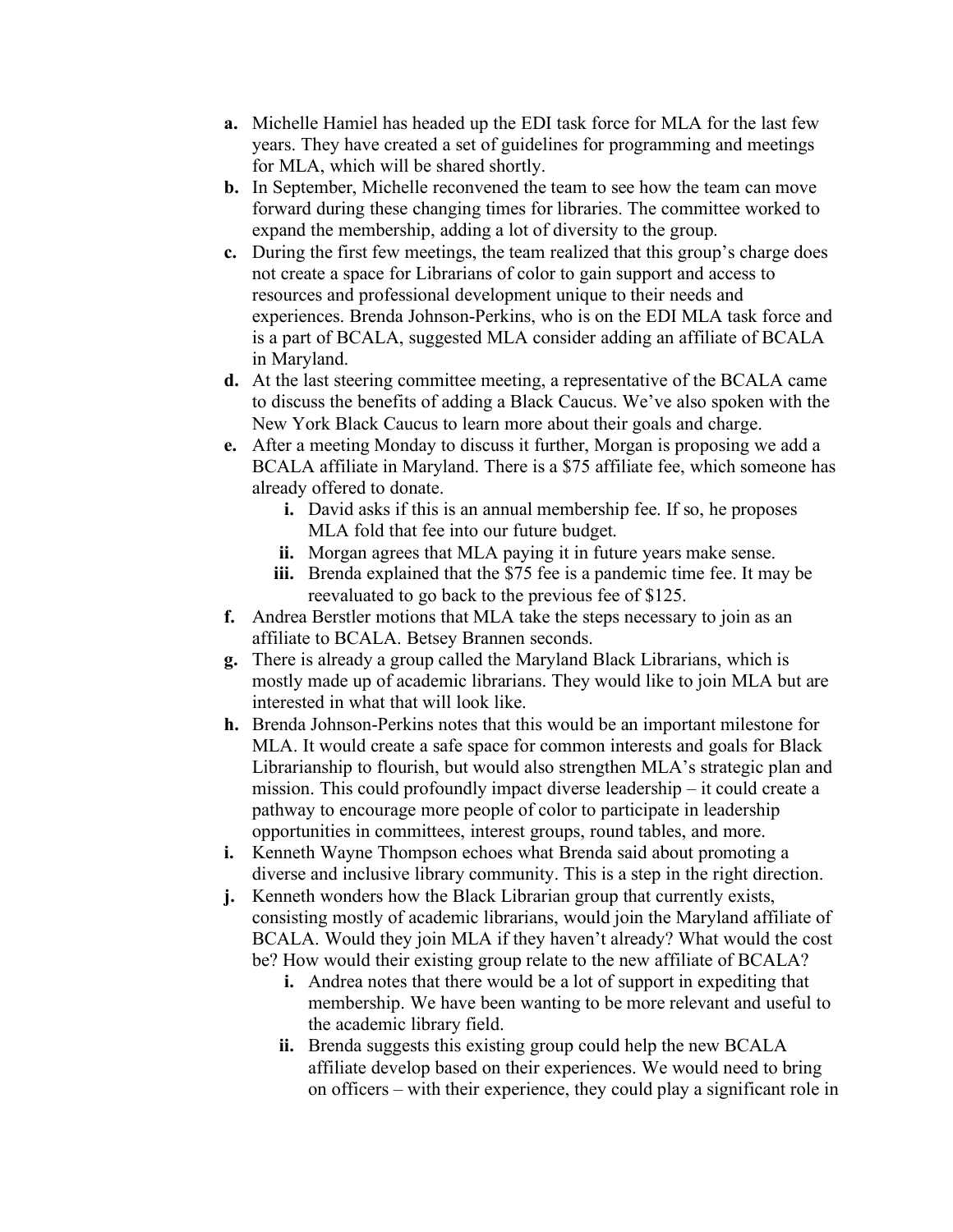this area as well. We should be sensitive to the work this group has already done so we do not take over the work they've already done

- **iii.** Anita agrees that we would want to make sure that MLA would be supporting the efforts that are already in place and amplifying what they're doing by us being a large organization.
- **iv.** Kenneth summarizes that it sounds like there will be additional conversation regarding what this groups membership to MLA will look like. Andrea suggests there could be a small transition team, perhaps from the task force.
- **v.** Mary Anne Bowman mentions the bylaw may need to be updated since they do not include anything about a BCALA affiliate or what membership to that affiliate means.
- **vi.** Morgan agrees we may need a transition team to address all of these pieces. Morgan will follow up with Michelle to form a plan for this transition team
- **k.** Anita Crawford suggests this be communicated in the Crab as decisions are made about this group, specifically also that we are paying a fee to join as an affiliate.
	- **i.** Morgan agrees that we will want to create a plan to market that we are joining as an affiliate of BCALA.
	- **ii.** David seconded that we could communicate MLA joining as an affiliate of BCALA so membership is aware, even before we know if the Maryland Black Librarians group will be joining us or not.
- **l.** All members voted in favor of joining the BCALA as an affiliate. The motion passes.

### **President's Report Morgan Miller** (5 **min**)

- The content of Morgan Miller's report is throughout the meeting

# **Vice President/President Elect Mary Ann Bowman (5 min)**

Mary Ann thanks Morgan for all her work during this time since we lost Margaret

### **Interim Executive Director Ryan O'Grady** (5 **min**)

Ryan O'Grady was unable to attend today's meeting

### **ALA Councilor's Report David Dahl (5 min)**

- There were a few resolutions passed at ALA Midwinter to share.
- There was a resolution in opposition to facial recognition software in libraries
- A resolution on the misuse of user behavioral surveillance data in libraries. Evidently, in some cases there are "handshake" agreements that vendors have to allow their product to track this kind of data, which this resolution addresses
- There is a resolution in support of broadband as a human right. There has been a lot of movement toward this in Maryland and nationally
- A resolution declaring white supremacy as antithetical to library work. It addresses the idea of libraries as neutral, which has allowed libraries to hide behind that rhetoric and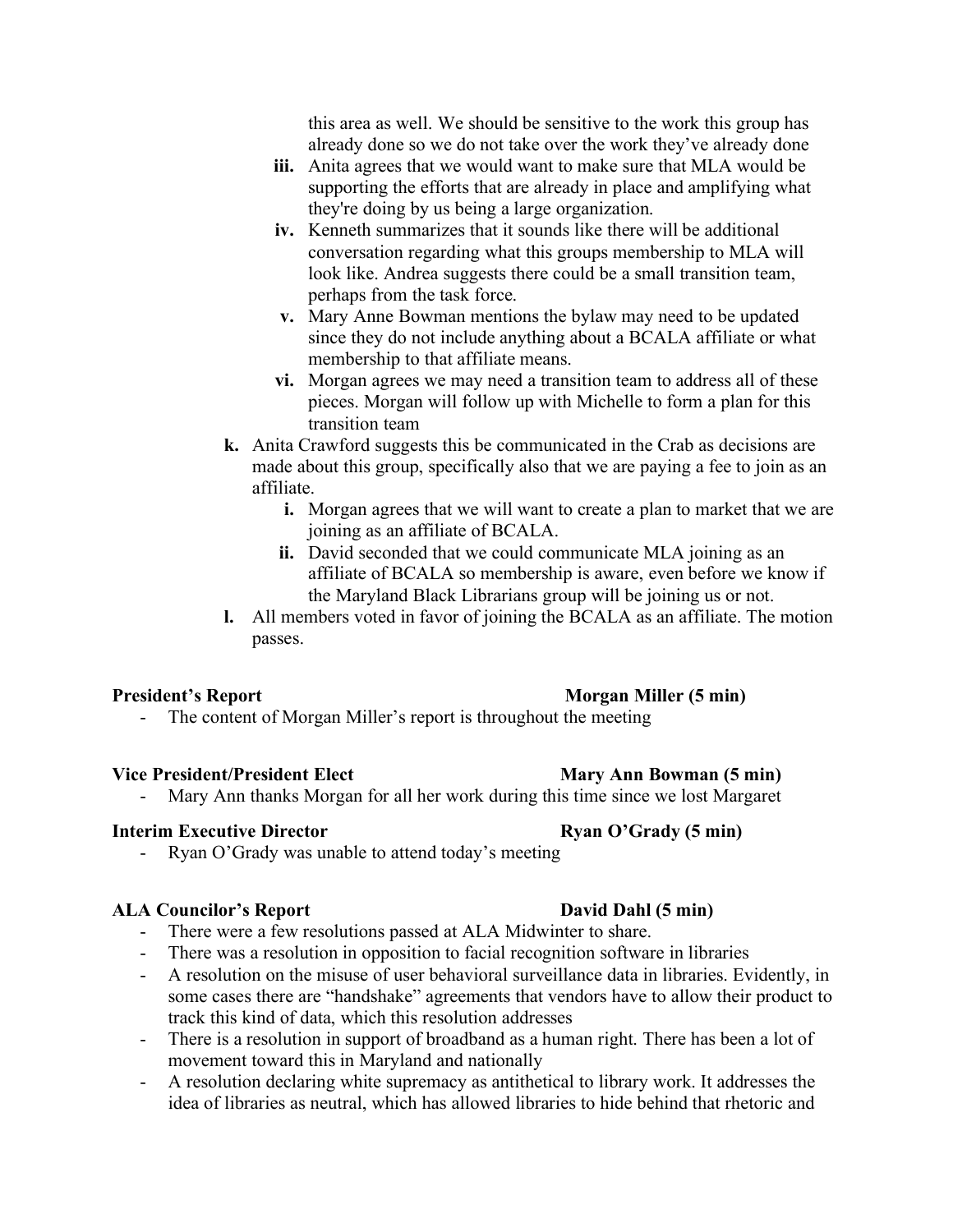allows for white supremacist principals to hold its place within the library profession. This one passed unanimously.

- A resolution to prioritize library workers to receive the COVID vaccine. There was a task force working group formed to do some more work on this as well. The ALA council is having a meeting on March  $31<sup>st</sup>$  to hear the report back from that group.
- There is a new working group formed to craft resolutions that the council will be voted on at the annual conference. This would lead to a membership vote in Spring of 2022.
- ALA annual 2021 in June will be virtual. The registration opened recently. He recommends attending based on the success of the virtual Midwinter conference.
- ALA elections are now open. They close April  $7<sup>th</sup>$ .

# **Past President Andrea Berstler (5 min)**

- Legislative Committee has been busy. They have done a lot of selective reaching out to legislators. They started with the veto override of the Building Lifelong Learners act, which ushered in the fine free for minors, additional funding for capital grants, additional funding for SLRC, and additional per capita funding for Public Libraries.
- There has been a lot of unanimous support for much of the legislation we are following, including the eBook in libraries related bill. This was passed unanimously in both houses. This is a signal to the eBook publishers who are most notably trying to block library access that the public does not support their attempts. It seems everyone agrees that libraries are the good guys.
- The eBook bill is largely a public awareness piece to the campaign for the federal government to address this issue.
- Andrea thanked the Legislative Panel and Michael Blackwell for all their work on this issue
- The panel is watching the broadband access issue, which would create an office for digital inclusion for 2021. This would be an important solution for those who geographically or economically cannot connect to wired broadband. The bill notes not just actual connection, but quality of connection as being important.
- We are watching legislation on green buildings, which would require new buildings and renovations with 25% of their total funding from the state would be required to meet silver lead standards. While we support sustainability, this would be incredibly expensive and prohibitive for libraries because of the many other standards and regulations we must follow with new buildings and renovations. It does not look like it will pass.
- American Rescue Plan Act does have impact on libraries. \$200,000,000 went to IMLS for grants to libraries to help with COVID recovery plans.
- The Build America's Libraries Act would provide \$5,000,000,000 to modernize library buildings and services in at risk and marginalized communities. This could include expanding broadband, repairing and constructing facilities, and more. Maryland would receive \$88,000,000 of this, which would be an incredible help on top of the \$7,000,000 we receive in capital funds for the state. We would not need to match the funds from the Build America's Libraries Act.
- All bills must be completed by midnight April 12<sup>th</sup>. Andrea will have a summary for everyone at the next meeting.

# **Conference Director's Report Tyler Wolfe (5 min)**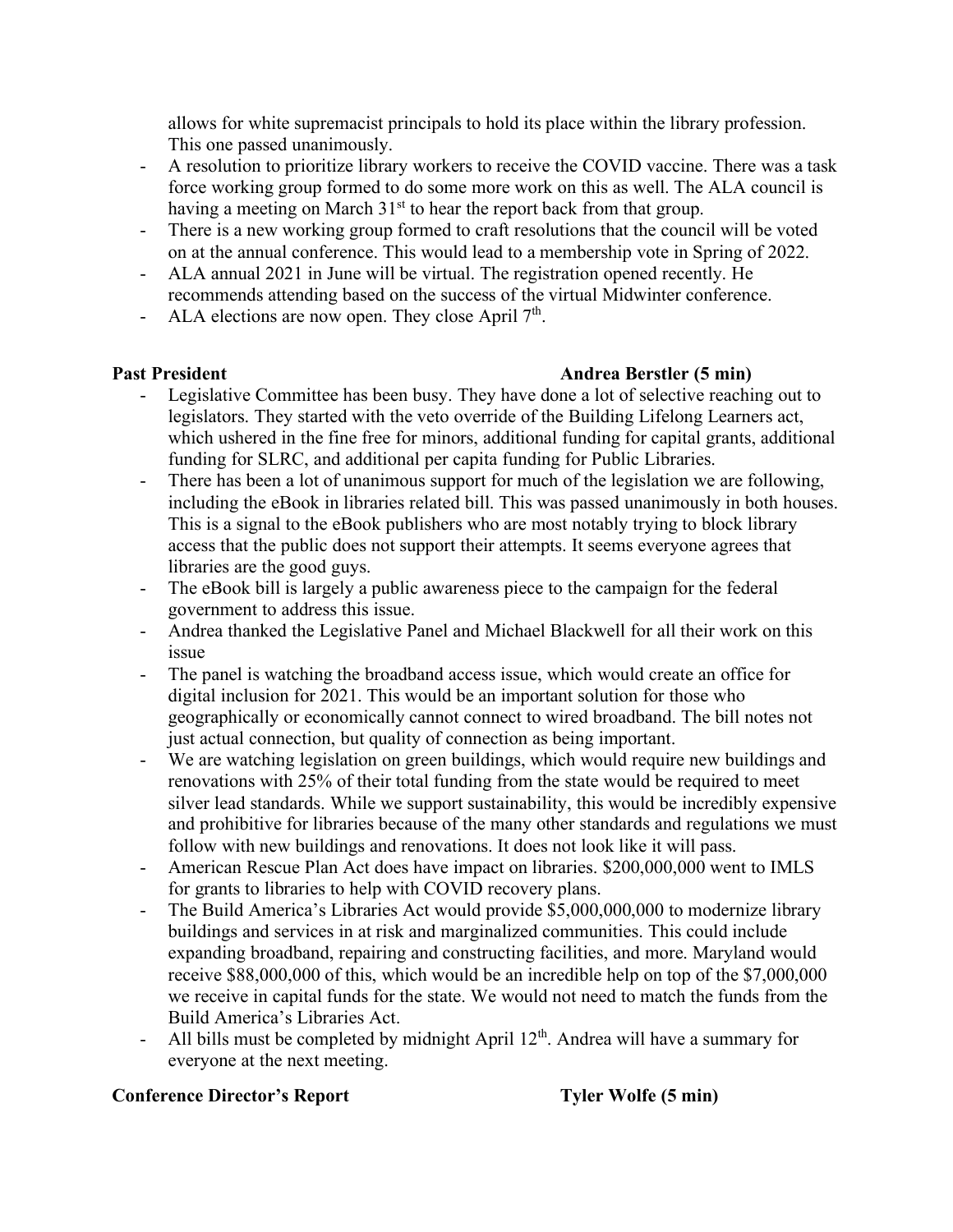- Tyler thanks Nay Keppler for all her help this year with the conference. Megan Sutherland has been a wonderful co-chair this year as well.
- Ryan O'Grady jumping on as interim director has been an incredible help during this stage as well.
- Nini Beegan from MSL has jumped in to help out where needed as well.
- The conference looks great. The social committee, led by Lisa Allgeier and Jenee Johnson, has a lot of wonderful events and games plans, including a beer talk with the leader of Full Tilt brewery.
- Registrations look great so far
- There will be a virtual auction

### **"Hey, just a minute" Total = 15 min**

# **Reports from Units Unit Leader (1 min)**

- **Debby Bennett (Awards Committee)** last year's winners' plaques have been sent out either via US mail or MILO. Plaques for this year's winners my committee is responsible for have been ordered. They will also be delivered to the winners via MILO after the conference
- **Sarah Jane Brunson (IFAP)** The book donation project is going well, and we appreciate everyone's donations. With any additional donations, I ask that people please contact me first (email is best) due to space constraints. We're looking forward to our program co-sponsored with SSD next Wednesday (What is the Privacy Divide?).
- **Lois Entner (ACRL)** April 9<sup>th</sup> from 11-1 is a virtual program called "Academic Library Advocacy – Everyone's an Advocate." This will be geared toward talking to students and administration, but it can be useful for anyone who is not an academic librarian as well. It is \$12.50 to attend. It is directly after the MOST summit which may be a conflict for some, but we hope everyone can join us. Bria Sinnot has set ACRL up with library school students to present at ACRL meetings to talk about what they've been working on, trends they've been seeing, and more. This has provided great conversation and learning on both sides. The next one will be April  $16<sup>th</sup>$  – all are welcome.
- **Betsey Brannen (CSD)** The BEST conference was at the beginning of the month with 61 in attendance. They have continued their monthly meeting schedule. They were not able to fit the Blue Crab winner announcements into the BEST conference, so they plan to do it during a brown bag lunch meeting coming up soon. The BEST conference was successful enough that CSD is considering adding a third. This could be a challenge with conference coming up, but they are thinking about how it could work.
- Anita Crawford (LDD) The last executive board meeting was right before the Trauma Informed Librarianship training. It was very successful and useful for all who attended. They tagged it onto the end of the LDD meeting, which encouraged people to attend before the training. Michelle Hamiel came to the last meeting when they discussed Grit. In May, the book club for LDD will discuss the graphic novel Brazen.
- **Robin Soma-Dudley (SSD)** We have the What is Privacy Divide program on March 24 w/ IFAP. We have designated all of our PA's for the Conference Programs. We have had some interest lately for SSD- so hopefully our Unit membership goal will be reached this year.